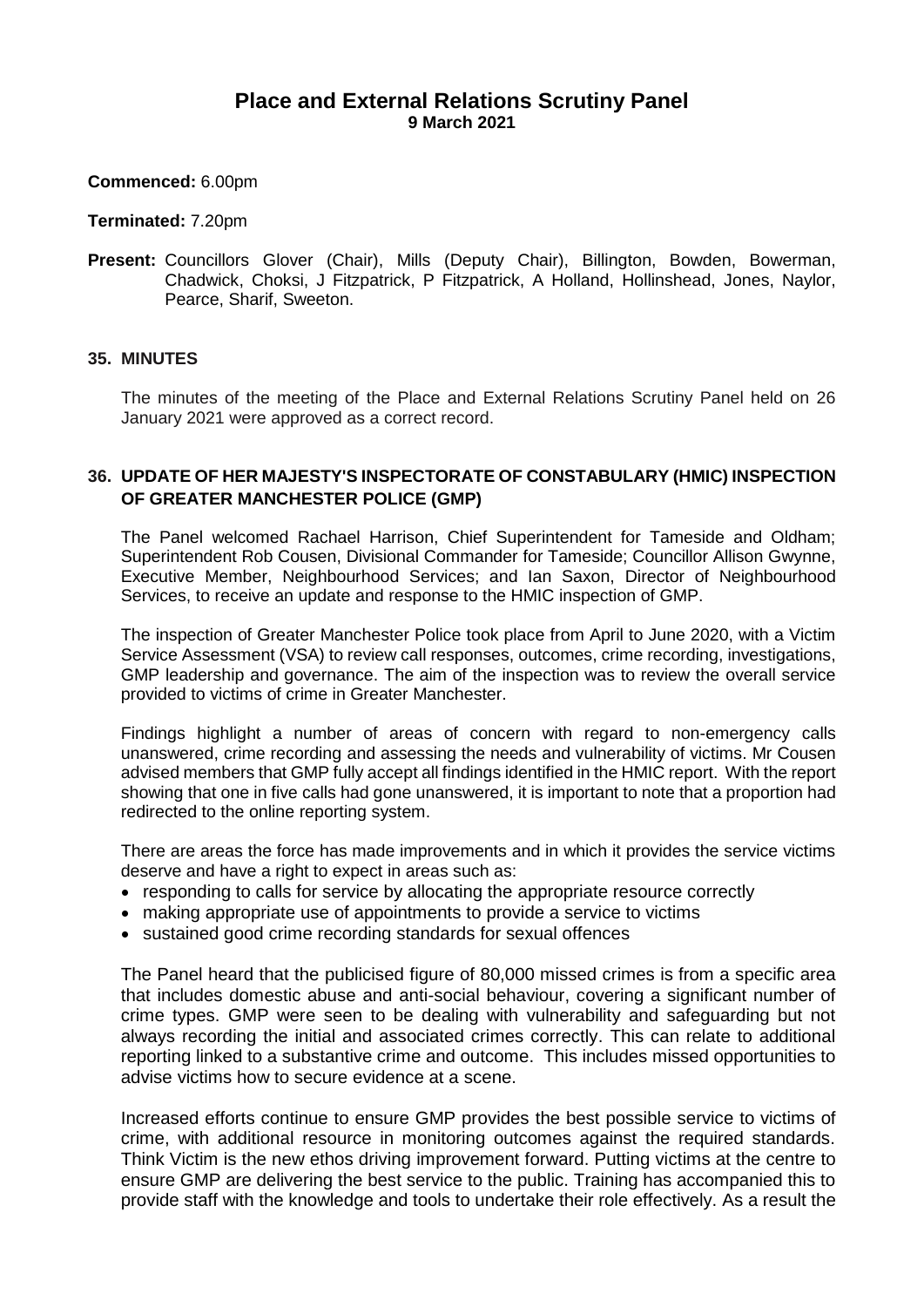number of crimes recorded each day has increased with a robust quality assurance framework in place.

Ms Harrison informed members that there is a clear action plan in place to address the range of improvement areas. At a district level, the improvement plan is monitored on a weekly basis. It is encouraging that excellent multi-agency partnerships are in place across Tameside and GMP welcome proposals put forward for a Tameside Neighbourhood Strategy that will aim to listen and engage directly with communities.

With a range of historic challenges associated with workforce pressures and culture, GMP is confident that a planned future audit will highlight some of the achievements to date and show a much better position.

Ms Harrison and Mr Cousen responded to a number of questions from the Panel on:

- Retaining staff at a local level.
- A need to ensure divisional and local priorities align to meet bespoke needs of communities in Tameside.
- A renewed focus on neighbourhood meetings to harness local intelligence and community partnerships to inform priorities.
- Greater partnership working and engagement to develop trust and confidence with communities.
- Methods to improve GMP communication within communities.
- Future pressures and sustainability of improvements.
- Data, systems and intelligence available to GMP aimed to inform future strategy and interventions.

**Resolved:** That Cllr Gwynne and officers be thanked for attending the meeting.

## **37. RESPONSE TO COMMUNITY SAFETY STRATEGY CONSULTATION**

The Chair presented a formal response letter of the Panel, submitted to the Council's Community Safety Strategy consultation on 21 February 2021.

## **38. GREATER MANCHESTER SCRUTINY**

The Chair provided a verbal update on activity of the Housing, Planning and Environment Overview and Scrutiny Committee meeting that took place on 4 February 2021.

#### **39. CHAIR'S UPDATE**

The Chair thanked all members for their participation and contribution for the 2020/21 municipal year. Scrutiny has adapted well, all meetings undertaken remotely with efforts made to ensure the work programme, activity and reporting has continued. Next step will be inform the work programme for June onwards to update priority issues and topics.

A report presented at the joint meeting of Cabinet and Overview Panel on 10 February included a summary of the Scrutiny Panel's activity during the year. Work undertaken on:

- Feedback and learning from communities on Covid-19
- Impact of Covid and lockdown on the local economy
- Response to Inclusive Growth Strategy consultation
- Walking and Cycling
- Response to Safe Streets consultation
- Community Safety Strategy